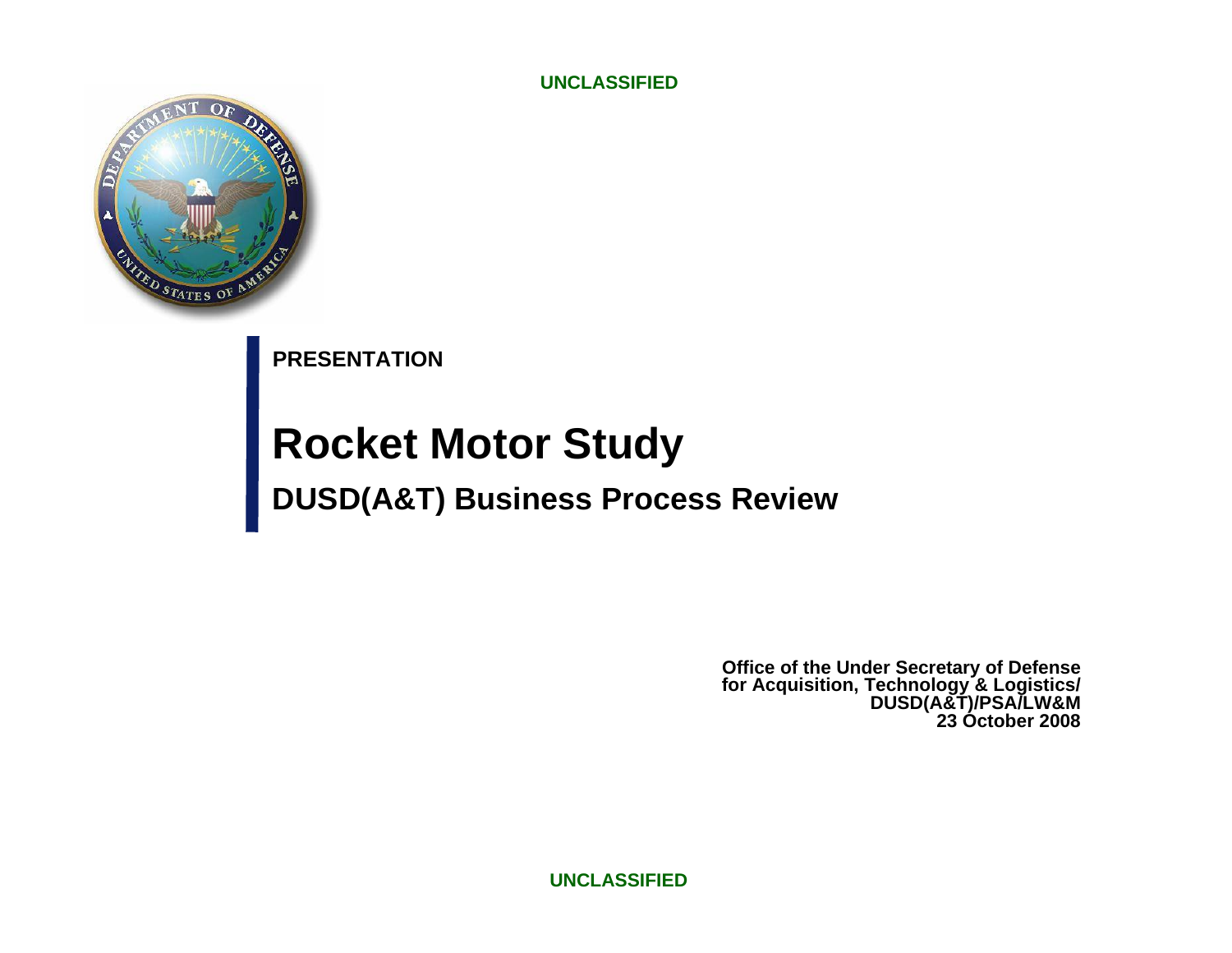

### $\Box$ **Concept Decision Review of March 2007**

**Joint Air-to-Ground Missile**

**"The DUSD(A&T) will lead a Business Process Review to determine whether the projected 54-60 month development/certification time for rocket motors can be streamlined."**

**Concept Decision Memorandum of May 1, 2007**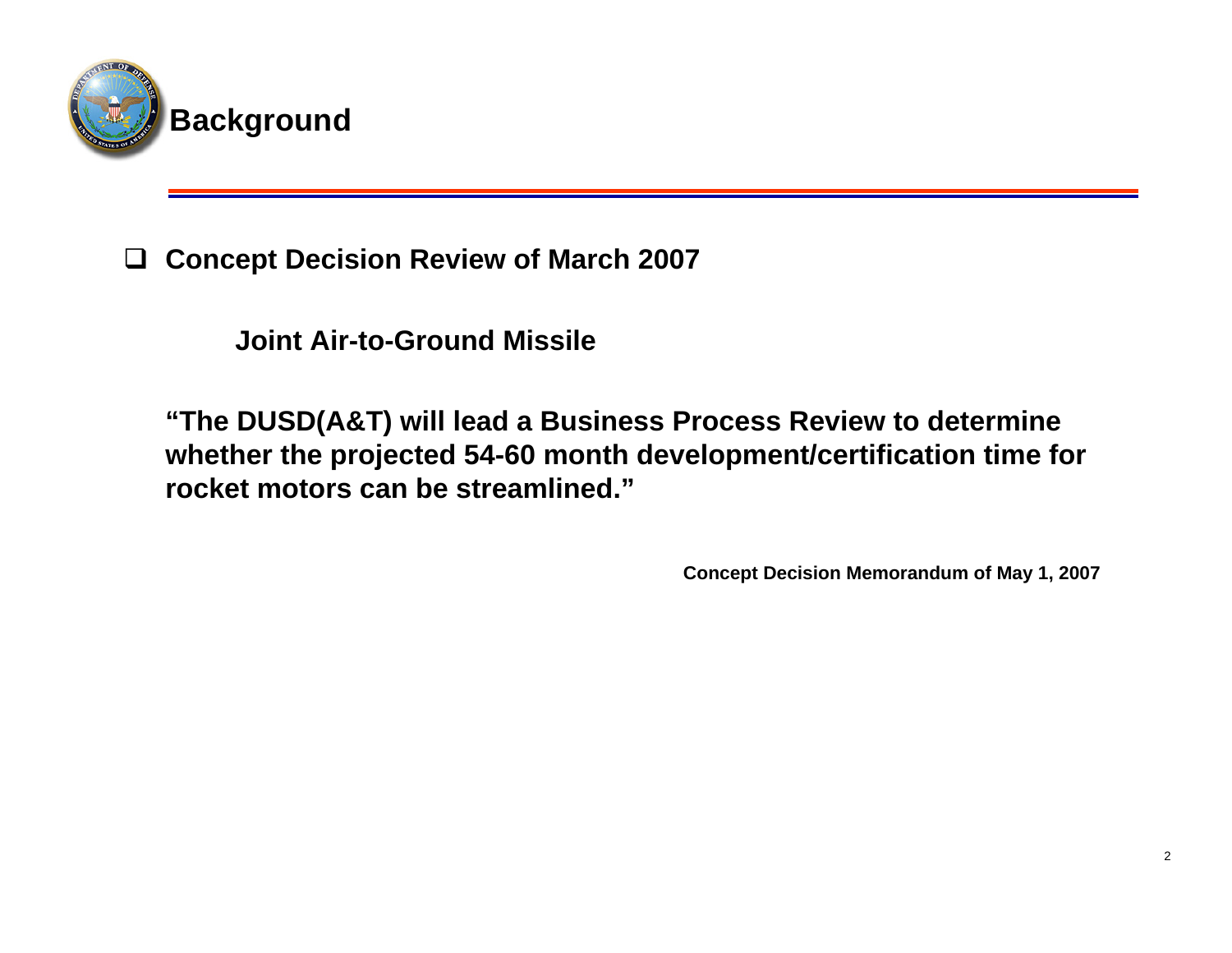

 **Provide overview of the methodology, results of the review, and next steps**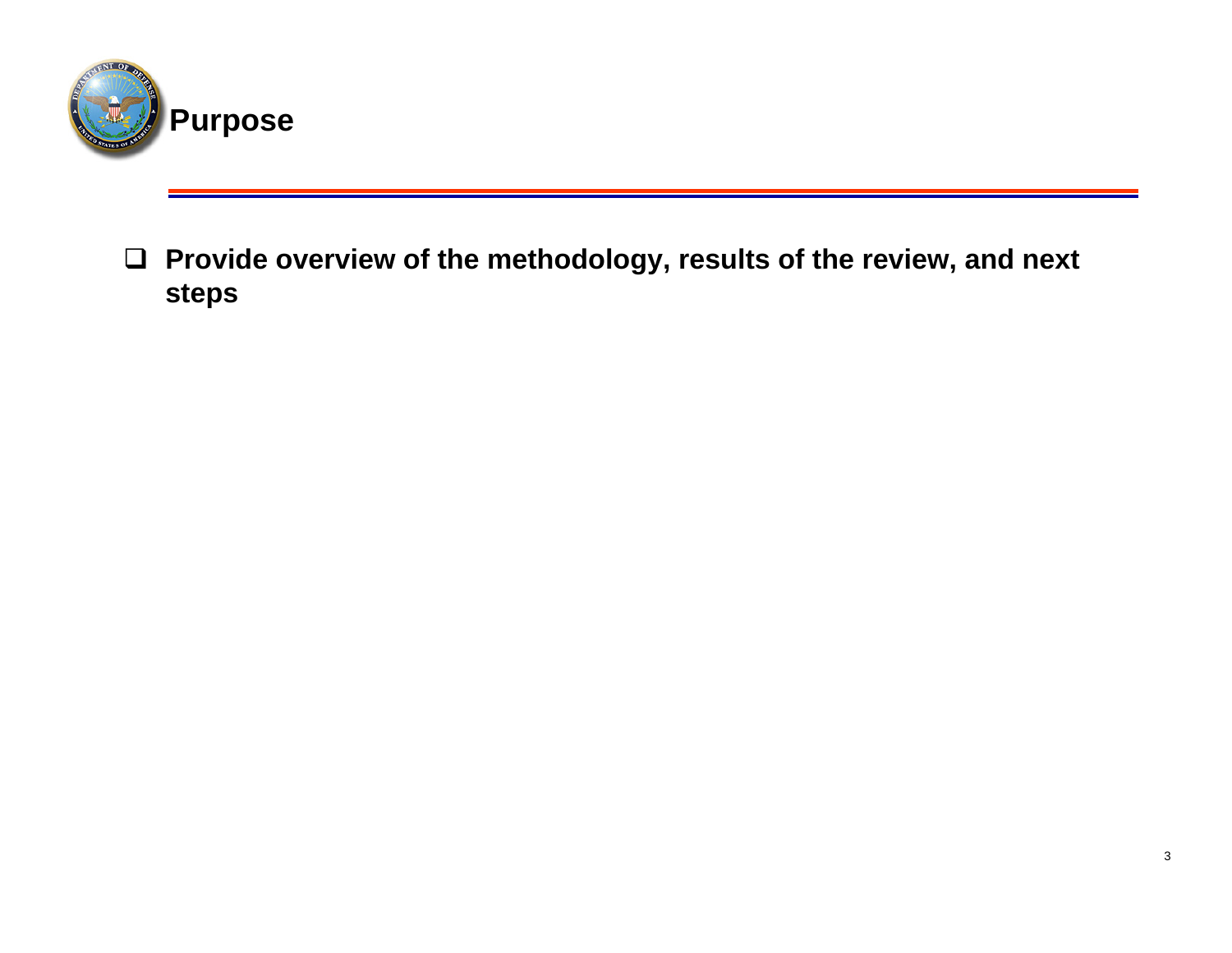

- $\Box$ **Service Acquisition Executive buy-in up front**
- $\Box$ **Formed a Rocket Motor IPT - Service PEOs, OSD**
- **Selected a methodology for the review**
	- Lean Six Sigma
- $\Box$ **Formed a Project team – Nationwide SMEs from Service labs**
- $\Box$ **IPT used to oversee project**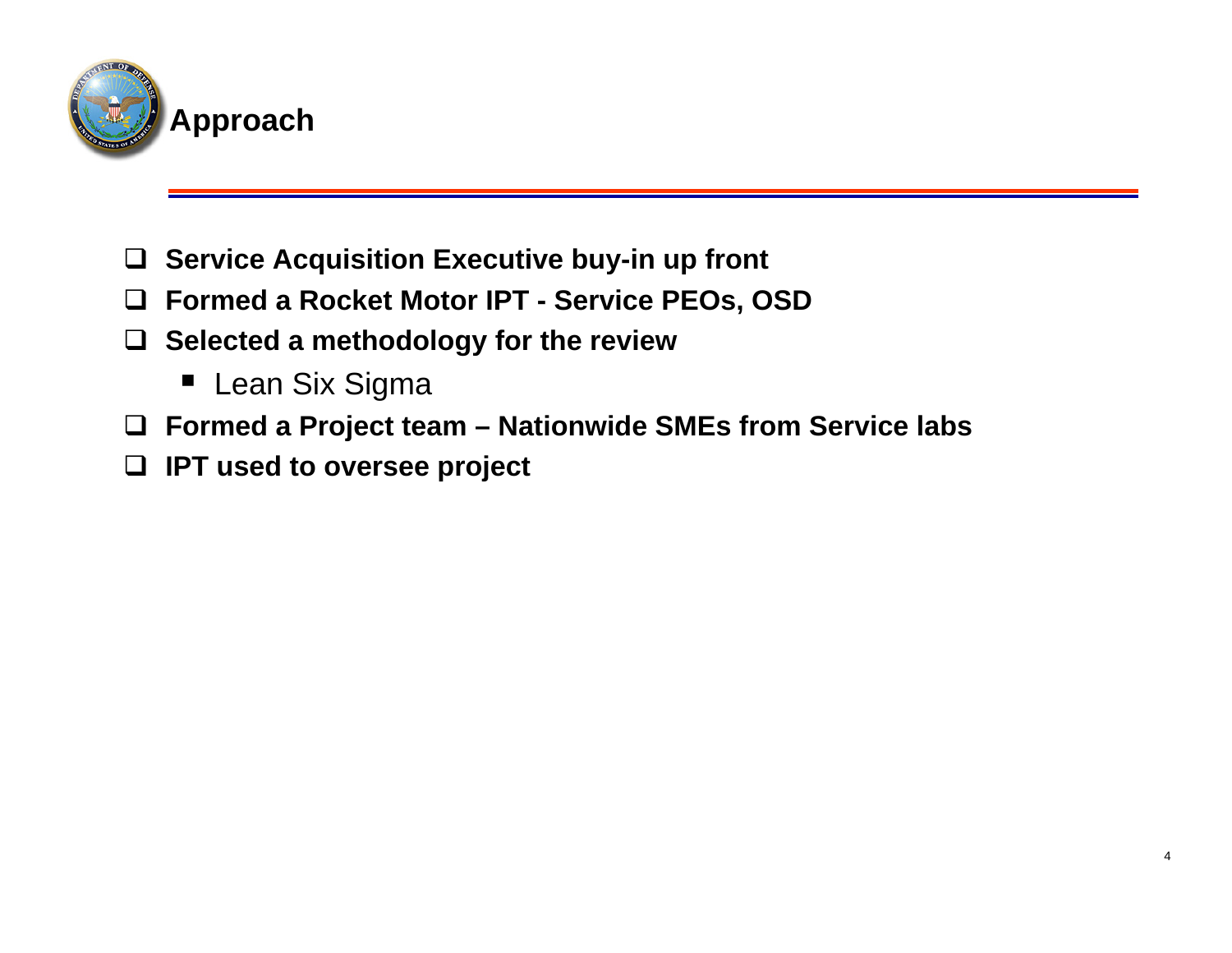

## **Project Goal, Objective and Scope**

- ¾ **Goal – Provide a recommendation on how to reduce the cycle time for the development and certification of rocket motors with an initial focus on joint weapons**
- ¾ **Objective - Develop a streamlined process for joint rocket motor development and certification with a duration of less than 5 years**

### ¾ **Scope**

- $\triangleright$  All activities from concept decision to IOC, but focus on B to C
- $\triangleright$  Qualification of rocket motor energetics
- $\triangleright$  Development and test of rocket motor
- $\triangleright$  Integration of rocket motor to weapon system
- ¾ Integration of weapon system on the platform (aircraft, submarine, helicopter, surface ship, land-based, man-carried, ground vehicle)

### ¾ **Out of Scope**

- $\triangleright$  Platform modifications
- $\blacktriangleright$ Other weapon components and system components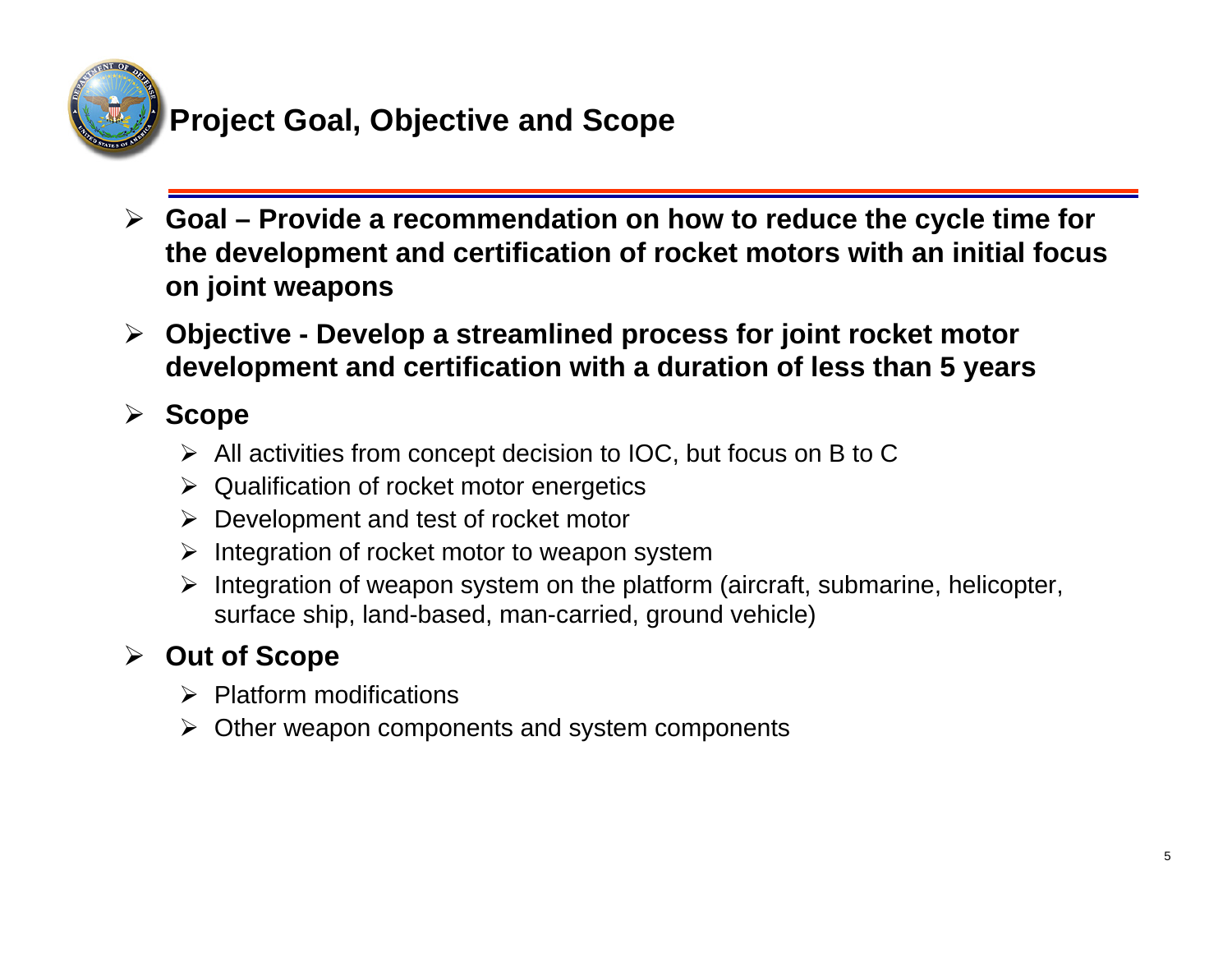

### **Initial Assumptions**

- ¾ **Rocket motor is considered the critical path**
- ¾ **Service-unique requirements drive delays in joint development and/or certification of rocket motors**
- ¾ **Opportunities exist to lean the rocket motor process**
- ¾ **Rocket motor study can pilot the new/revised process with JAGM project**
- ¾ **IPT members and SMEs will be supportive with resources and hold to the project schedule**
- ¾ **All components will be ready to integrate with rocket motor (i.e., platform, other parts of the missile to include the warhead and guidance, etc.)**
- ¾ **Policy and regulations can be changed, if necessary**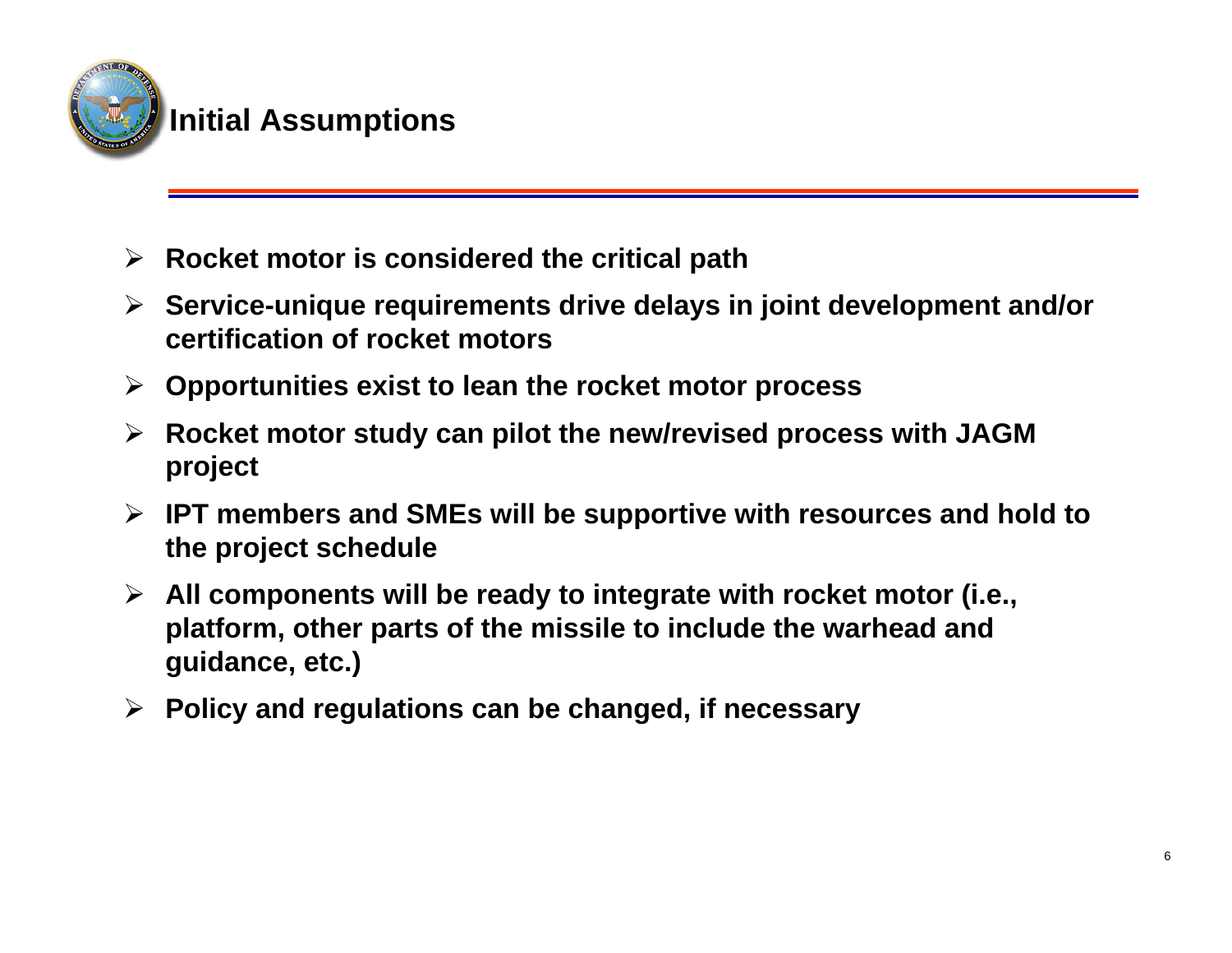

### **Design for Six Sigma**

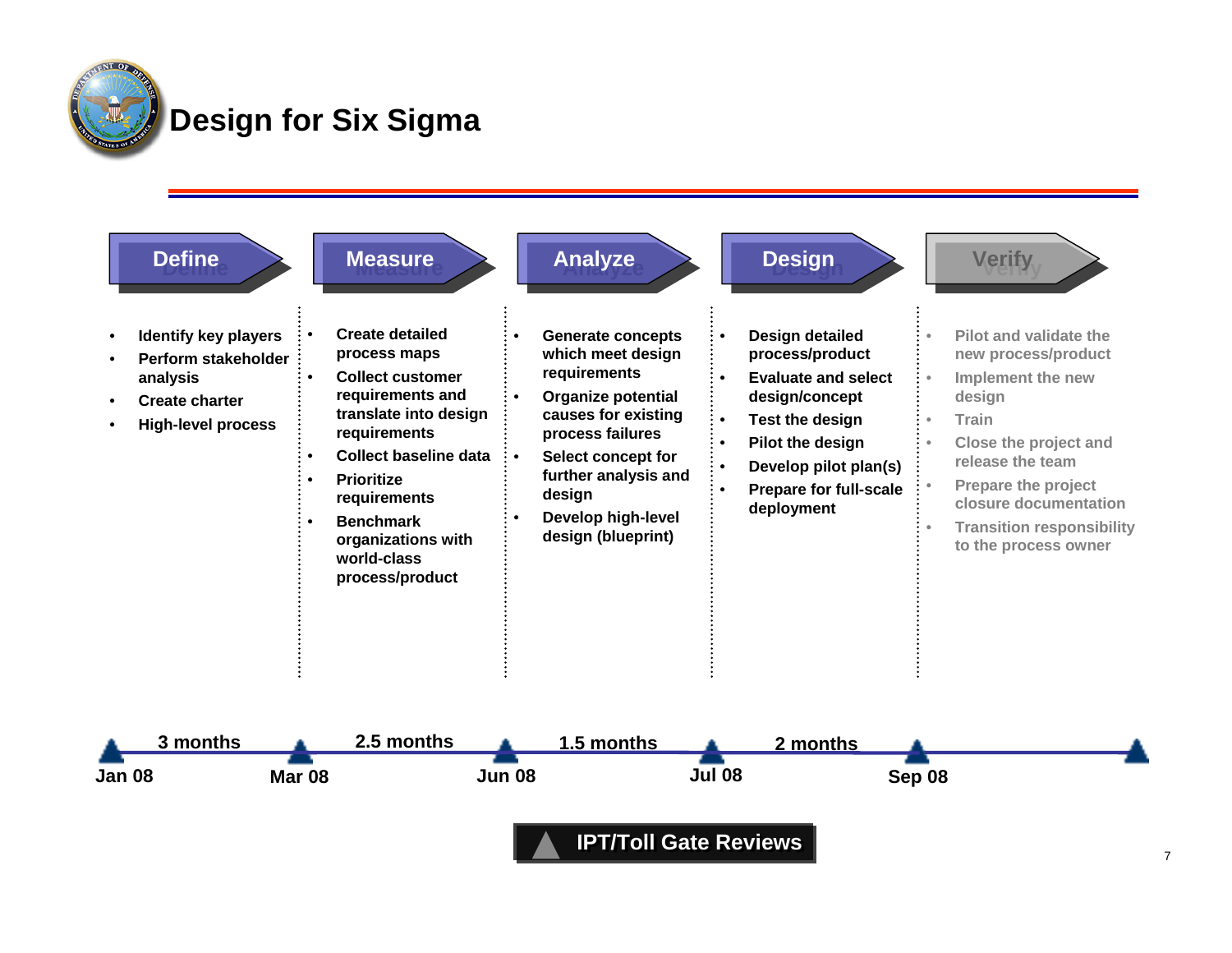

## **Service-unique high-level processes developed**

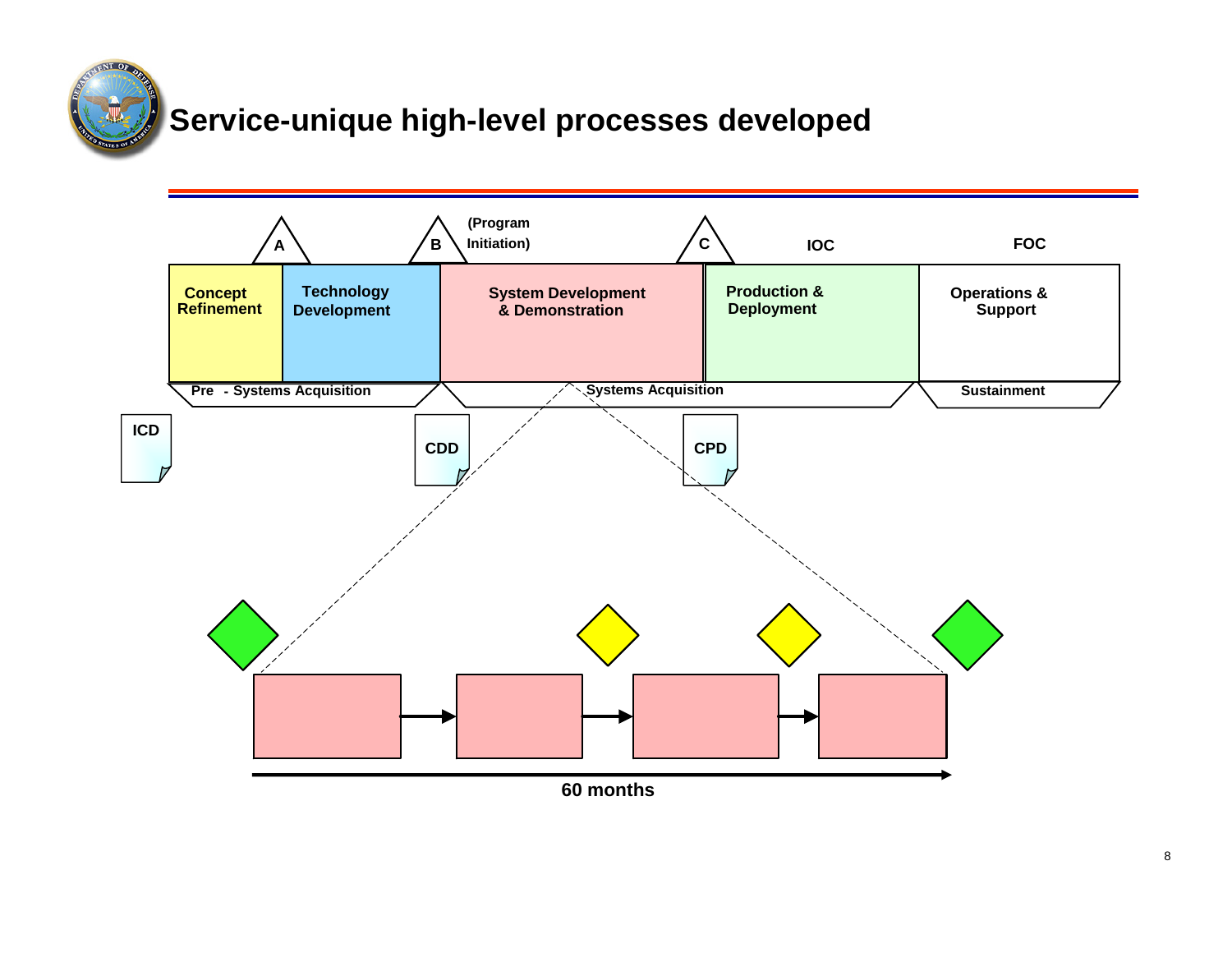

**Joint process for DoD tactical rocket motor development and qualification**

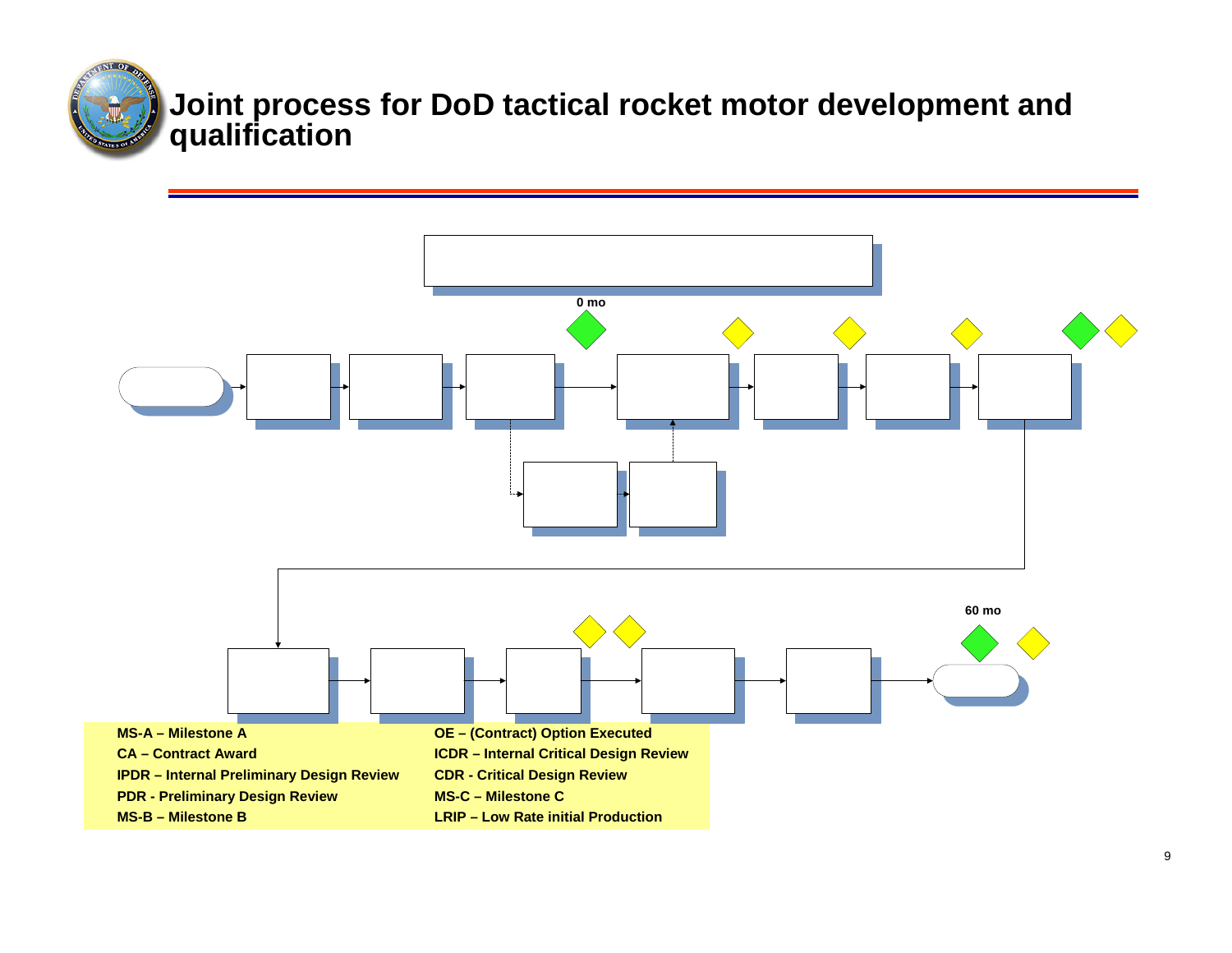

### **Recommendations were assessed by the team based on the impact to the process cycle time and ease of implementation.**



Notes:

▶ Size of circle equates to cycle time impact

|                                  | Recommendation Impact - Implementation Quadrant Key                                                                                   |    |
|----------------------------------|---------------------------------------------------------------------------------------------------------------------------------------|----|
| Area of<br><b>Impact</b>         | <b>Recommendation</b>                                                                                                                 | Id |
|                                  | <b>Include Safety and Testing Community Early in</b><br><b>Process</b>                                                                | A  |
|                                  | <b>Establish a Joint Rocket Motor Advisory Group</b>                                                                                  | в  |
|                                  | <b>Require Successes and Failures be Reported in</b><br>an Open Forum                                                                 | C  |
| <b>Risk</b>                      | <b>Establish Criteria for technology and</b><br><b>Manufacturing Readiness Levels</b>                                                 | D  |
| <b>Reduction</b>                 | <b>Coordinate end-to-end Modeling and Simulation</b>                                                                                  | Е  |
|                                  | <b>Conduct Cost v. Performance Trade Study</b>                                                                                        | G  |
|                                  | Prepare the Draft CDD before Milestone A to<br>guide Technology Development Strategy                                                  | н  |
|                                  | Form a team of Rocket Motor Manufacturing<br><b>Experts Between Government, Prime, and</b><br><b>Subcontractors to Review Designs</b> | L  |
|                                  | <b>Issue technology Maturation Contract to 2 or</b><br>more Qualified Rocket Motor Sources                                            | L  |
|                                  | <b>Establish Contract options for Prototype</b><br>Contract                                                                           | J  |
| <b>Cycle Time</b>                | Initiate Advance materiel Purchase for<br><b>Qualification during EMDD</b>                                                            | K  |
|                                  | <b>Conduct a Study on the System Developmental</b><br>Test (DT) and Operational Test (OT) and<br><b>Evaluation Processes</b>          | M  |
| <b>Product</b><br><b>Quality</b> | <b>Support the US Tactical Rocket Motor Industrial</b><br>base                                                                        | F  |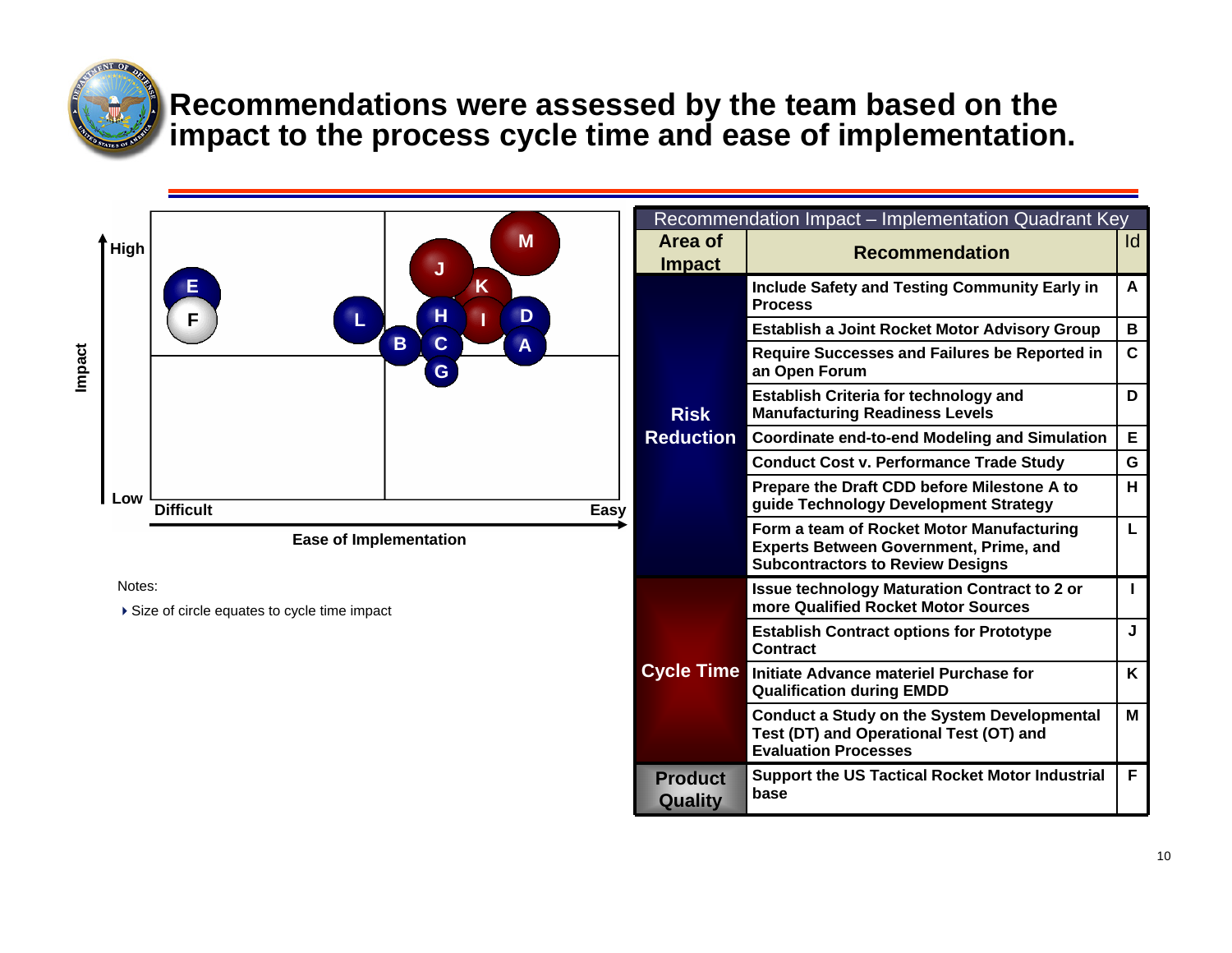

**The Rocket Motor Study included the 3 Services working independently for 6 months and together as one DoD team in July. In summary, the results and conclusions from the study are…**

### **Partial Study Results Partial Study Results**

- ¾ **Each Service defined their Each Service defined their individual process for rocket individual process for rocket motor development and motor development and qualification. qualification.** ¾
- ¾¾ **A joint process for DoD rocket A joint process for DoD rocket motor development and motor development and qualification was defined by the qualification was defined by the DoD team.DoD team.**
- ¾¾ **The team formed The team formed recommendations which will recommendations which will improve the process cycle time, improve the process cycle time, enhance decision making, enhance decision making, improve product quality and improve product quality and capability, and mature capability, and mature technology, and reduce risk. technology, and reduce risk.**

### **Study Conclusions Study Conclusions**

- ¾¾ **Although the DoD rocket motor Although the DoD rocket motor development and qualification development and qualification process will take approximately 5 process will take approximately 5 years, the process is less risky years, the process is less risky than the old rocket motor than the old rocket motor development and qualification development and qualification process. The process is designed process. The process is designed for the most expensive failures to for the most expensive failures to occur early in the process. occur early in the process.**
- ¾¾ **The DoD rocket motor The DoD rocket motor development and qualification development and qualification process is designed for joint process is designed for joint rocket motor programs and rocket motor programs and single-Service or smaller single-Service or smaller programs. programs.**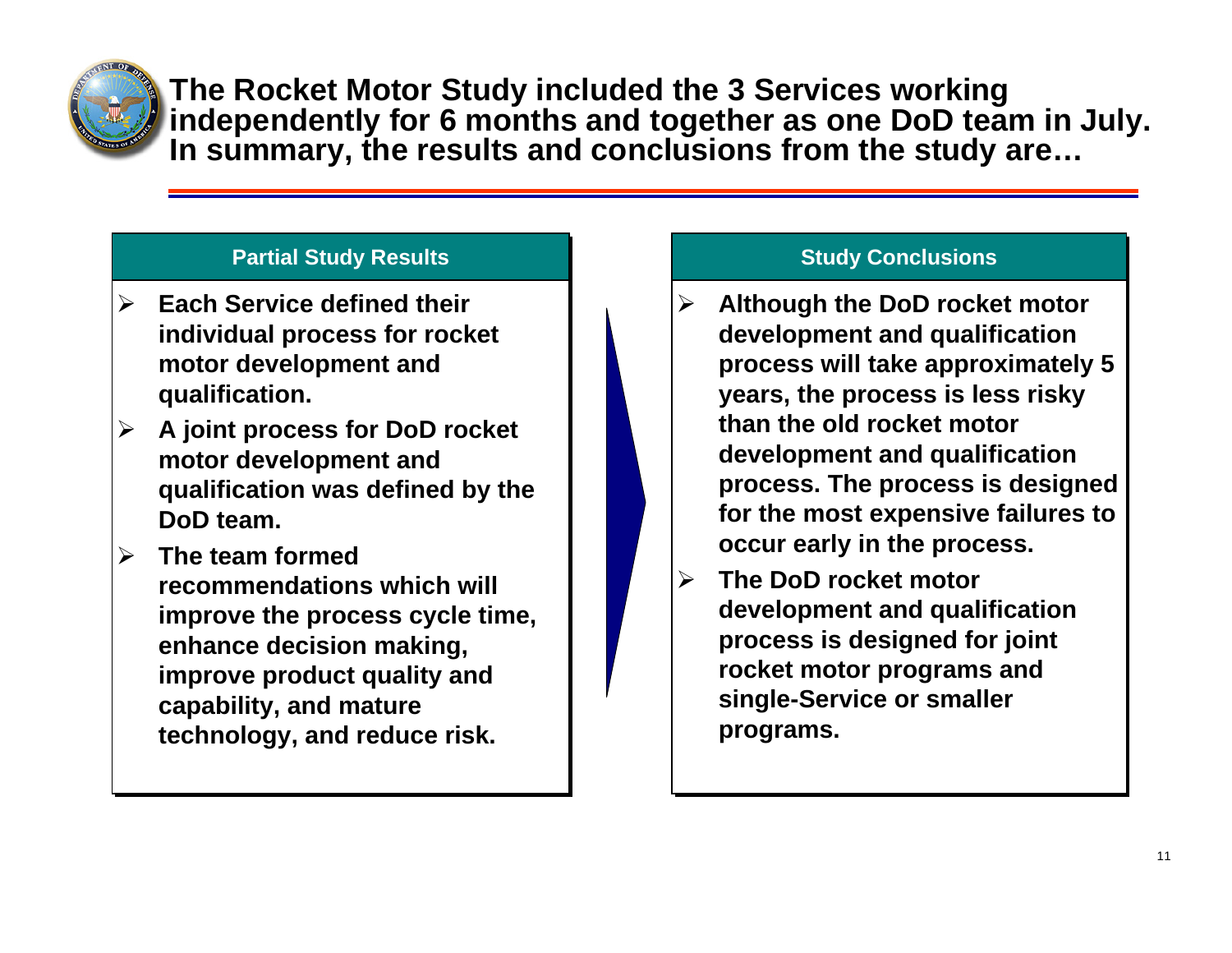

## **Recommendations binned by IPT**

#### $\Box$ **Implement**

- $\blacksquare$ **B - Establish a Joint Rocket Motor Advisory Group**
- $\blacksquare$ **D - Establish Criteria for Technology and Manufacturing Readiness Levels**
- **E - Coordinate end-to-end Modeling and Simulation**
- $\blacksquare$  **M - Conduct a Study on the system Developmental Test (DT) and Evaluation and Operational Test (OT) and Evaluation process**
- **Best practices**
	- **A - Include the safety and testing community early in the process**
	- **G - Conduct Cost vs. Performance Trade Study**
	- **H - Prepare the draft CDD before Milestone A to guide Technology Development Strategy**
	- **L - Form a team of RM mfg experts between the Prime, Government, and RM Sub to review Designs**
- **Big picture item**
	- **F - Support the US Tactical Rocket Motor Industrial Base**
- П. **Need more work**
	- п **C - Require successes and failures be reported (presented in a technical session or workshop) in an open forum**
	- $\blacksquare$ **I - Issue Technology Maturation Contract to Two or More Qualified RM Sources**
	- J Establish Contract Options for Prototype Contract
	- ш **K - Initiate Advance Materiel Purchase for Qualification during EMDD**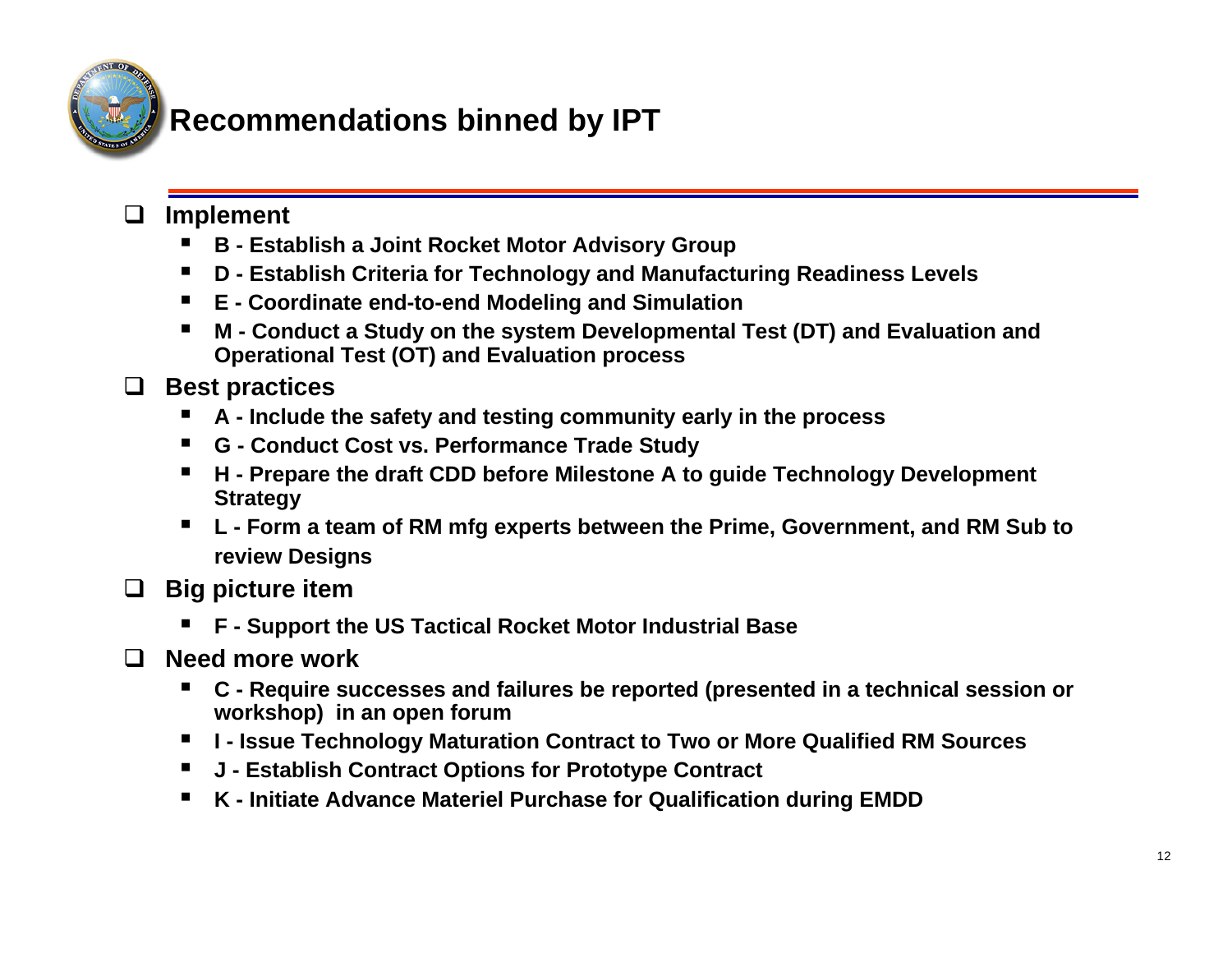

### **Next Steps**

- **JAGM PM/PEO Msls & Space assessing recommendations for implementation into JAGM and Army missile portfolio**
- $\Box$ **SSE moving out on two recommendations (M&S and DT/OT study)**
- $\Box$ **Outreach (SE Forum in Oct, JANAAF, etc.)**
- $\Box$  **IPT will continue to monitor/advocate implementation of study recommendations**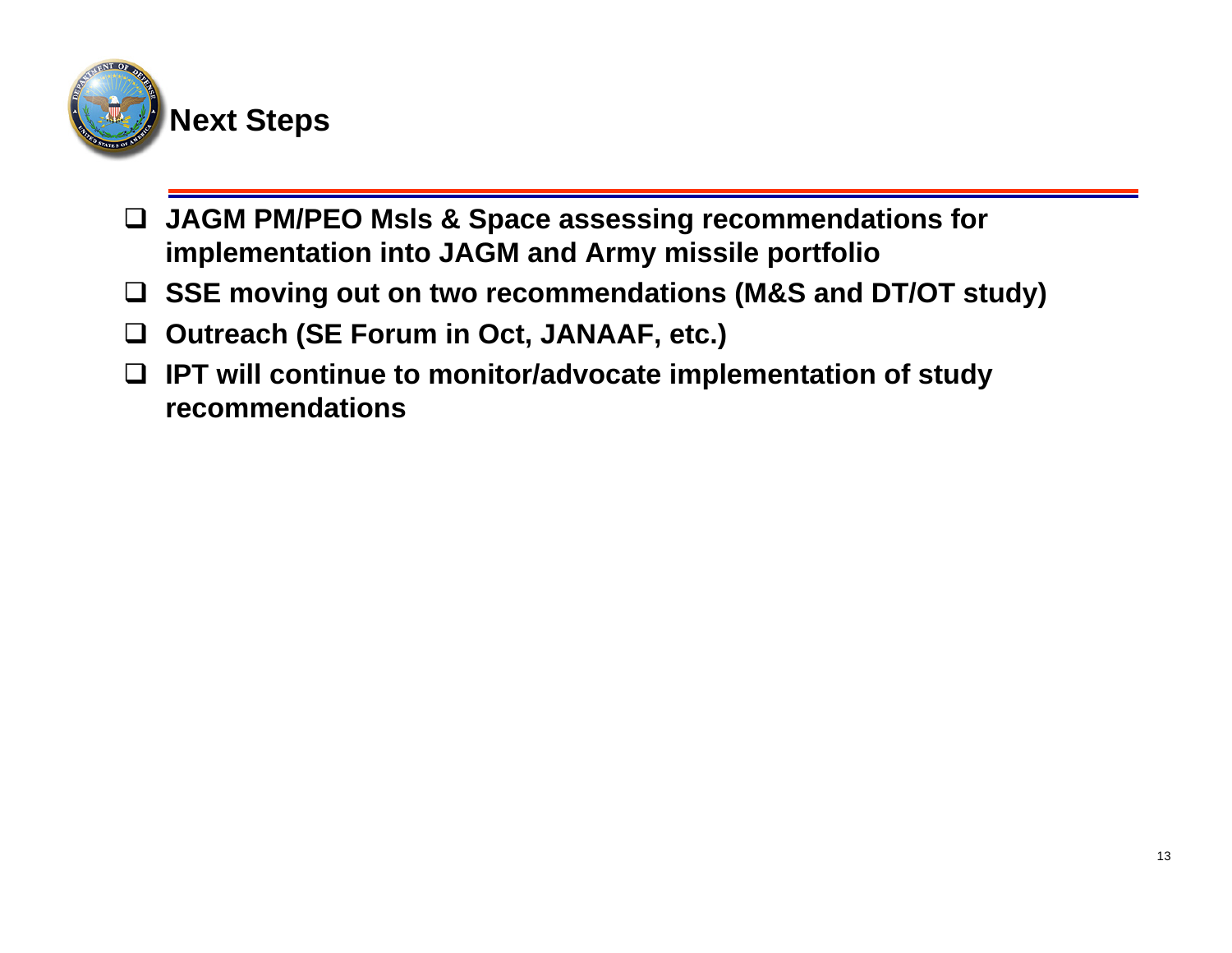

**Back-up Slides**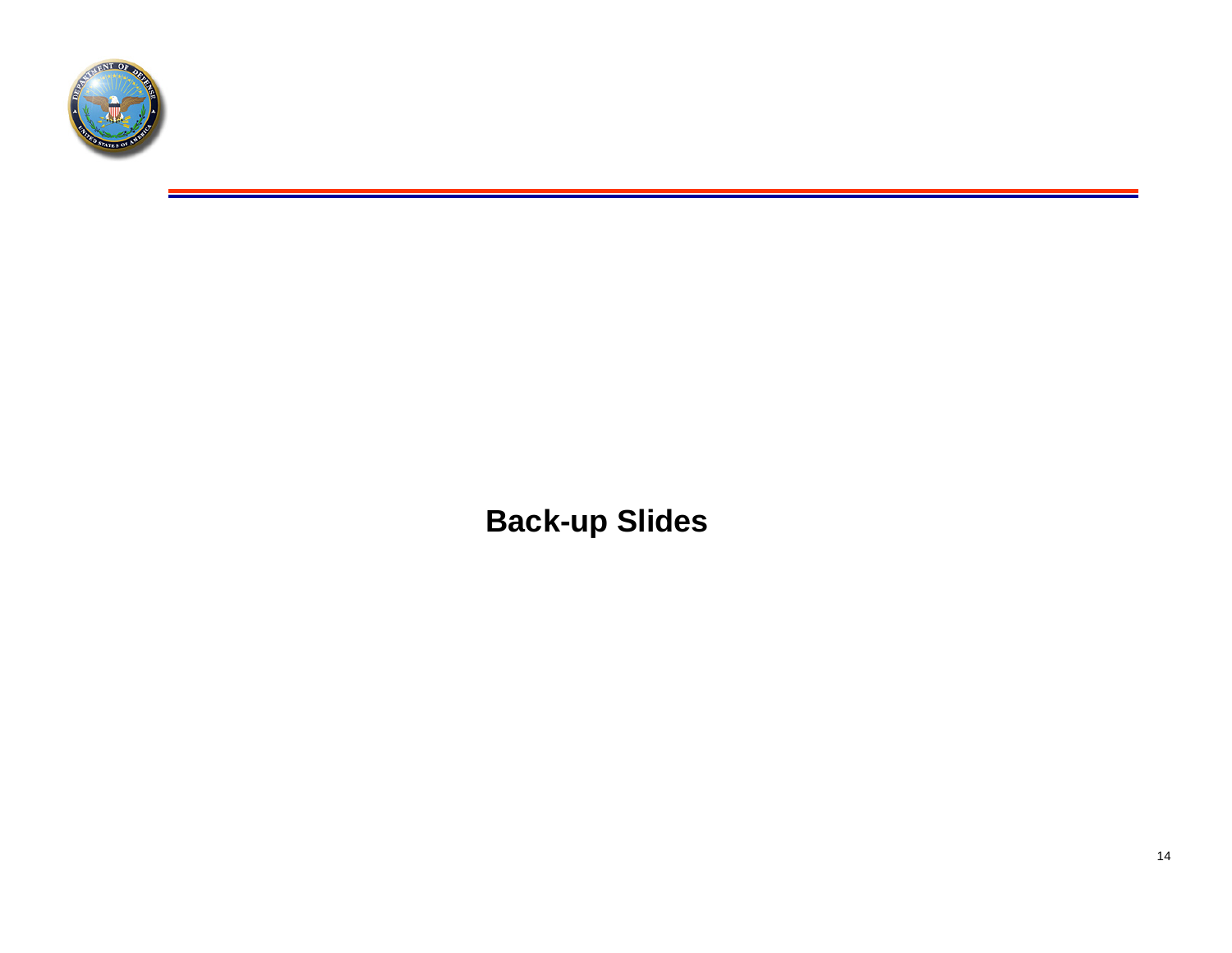

### **Lessons Learned**

### $\Box$ **What worked very well**

- Getting top-down leadership buy-in from the Services early-on in the process
- $\Box$  Getting outside contractor support for facilitation and administration
- ٠ Finding dedicated, hard-working and self-motivated team of SMEs
- $\blacksquare$ Benchmarking
- $\Box$  **Challenges**
	- Project duration – keeping leadership attention and continuity
	- $\blacksquare$ Industry involvement
	- Т. Steep learning curve for many "outside of building" SMEs on our DoD processes

## **Jury Still Out**

٠ Lean Six Sigma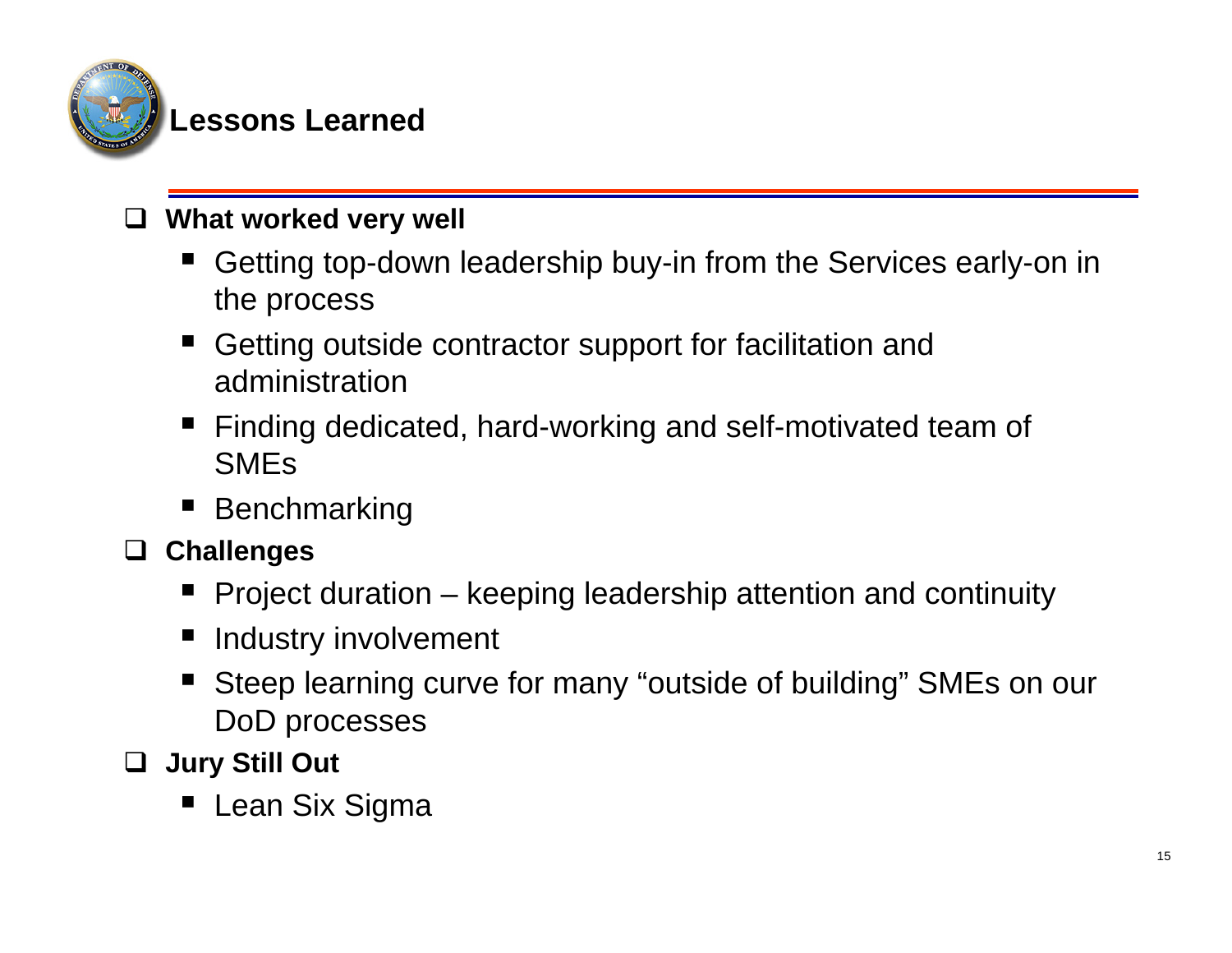

**Each development effort for a rocket motor utilizes different design characteristics. The various characteristics of the design were identified for future analysis by the Navy.**

|                                          |                     | Propalant<br>Northe | Case                | Grain design         | Joineilloilloil<br>completity |          | Sistema (Arithdefaires<br>Electronical VC                                                                                                                                                                                                                                                                  | <b>Rocket Motor</b><br>cycle time |
|------------------------------------------|---------------------|---------------------|---------------------|----------------------|-------------------------------|----------|------------------------------------------------------------------------------------------------------------------------------------------------------------------------------------------------------------------------------------------------------------------------------------------------------------|-----------------------------------|
| <b>Rocket Motor</b><br><b>New Starts</b> |                     |                     |                     |                      |                               |          | <b>Other</b>                                                                                                                                                                                                                                                                                               | (months)                          |
| <b>MK104</b>                             | $\sqrt{N}$          | M                   | $\sqrt{\mathsf{M}}$ | N <sub></sub>        | N <sub></sub>                 |          | High volumetric loading, wanted as much performance<br>as possible                                                                                                                                                                                                                                         | 60                                |
| <b>VLA</b>                               | <b>M</b>            | <b>M</b>            | N)                  | $\boxed{\mathsf{N}}$ | $\Lambda$                     | N)       | New technology; 1st fielded vertical ship launch missile                                                                                                                                                                                                                                                   | 78                                |
| <b>MK72</b>                              |                     | M                   | <b>M</b>            | N <sub></sub>        |                               | $\bf N$  | New geometry, high volumetric loading, highest mass<br>flow rate; rocket motor that limits the vertical launch<br>system design; built to the max limit to fit within the<br>weight limit; heavily restricted so it could be launched<br>from a ship; complicated TVC, short stubby nozzle (4)<br>nozzles) | 108                               |
| <b>MK 111</b>                            | $\blacksquare$      | N                   | $\sqrt{\mathbf{M}}$ | N <sub></sub>        | $\bullet$                     | N)       | <b>New Rocket Motor Manufacturer</b><br>Grain design caused 2 catastrophic failures. Difficult<br>nozzle design                                                                                                                                                                                            | $77 + 35$<br>for mini-qual        |
| <b>ESSM/</b><br><b>MK134</b>             | N <sub>.</sub>      |                     | <b>M</b>            | N <sub></sub>        | $\sqrt{}$                     | <b>M</b> | Laser AFD; HTPE propellant (spent 10 years pre CA<br>developing) -- large production mixes moisture sensitive<br>& had to discard first batches of propellant; international<br>program                                                                                                                    | 48                                |
| <b>TSRM</b>                              | $\sqrt{\mathbf{M}}$ | M                   | N <sub>.</sub>      | <b>N</b>             | N)                            | N.       | Altitude control system; Composite case -- utilized spiral<br>development                                                                                                                                                                                                                                  | 117                               |
| <b>Evolutionary</b>                      |                     |                     |                     |                      |                               |          |                                                                                                                                                                                                                                                                                                            |                                   |
| $AMRAAM + 5$                             | Ē.                  | E                   | E                   | <b>M</b>             | <b>M</b>                      |          | Extended rocket motor length by 5"                                                                                                                                                                                                                                                                         | 23                                |
| <b>Sparrow Mod 6</b>                     | <b>M</b>            | E                   | E.                  | E.                   | Е.                            |          | New source of polymer (fire at Philips petroleum plant --<br>lost existing polymer)                                                                                                                                                                                                                        | 26                                |
| <b>Tactical Tomahawk</b><br><b>MK135</b> |                     |                     |                     | <b>M</b>             | M                             |          | Utilized known & proven technology -- simplified TVC,<br>propellant                                                                                                                                                                                                                                        | 48                                |



**E** 

**New technology**

**Modified technology**

**Existing technology**

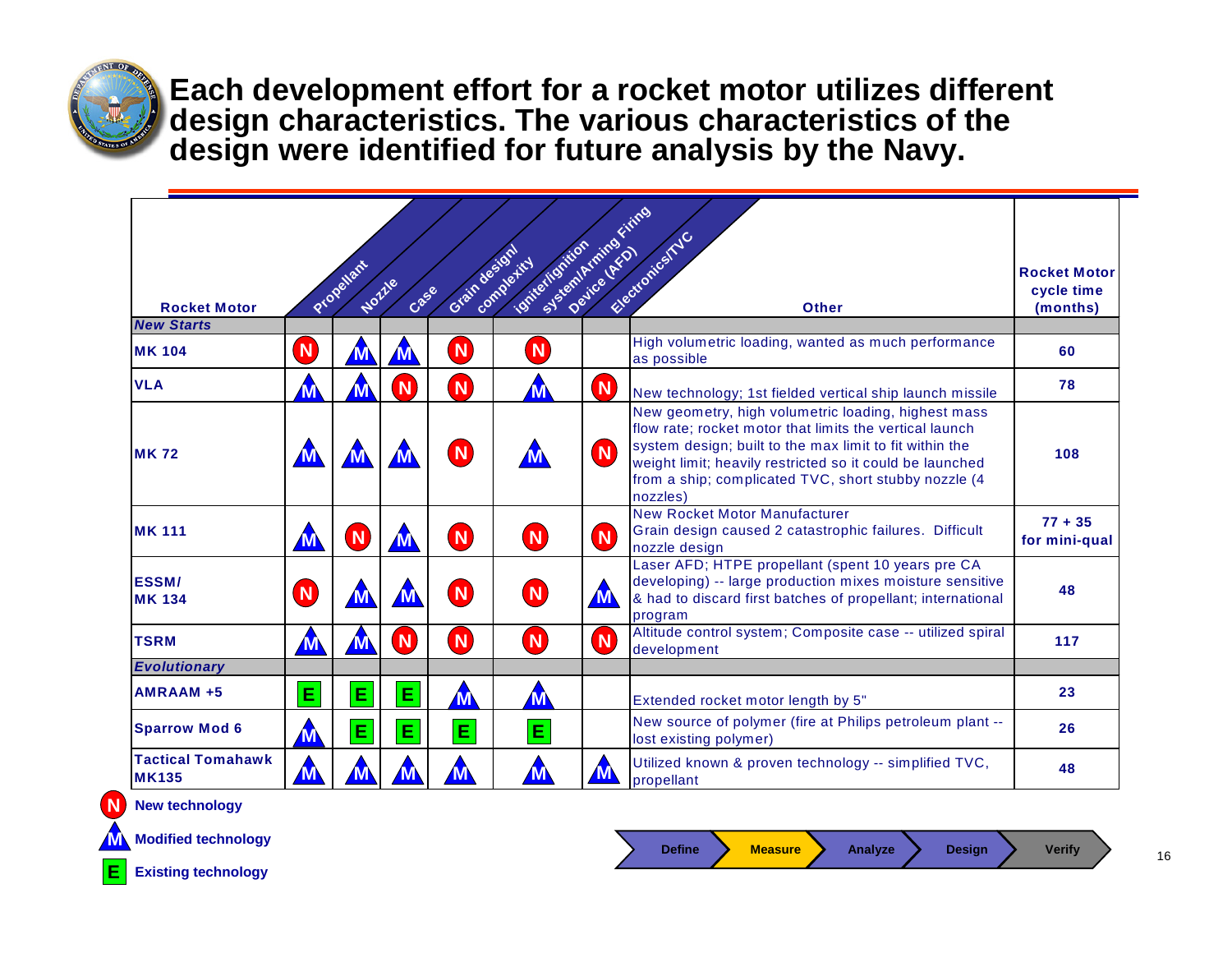

**Each development effort for a rocket motor utilizes different design characteristics. The various characteristics of the design were identified for future analysis by the Army.**

| <b>Rocket Motor</b>    |            | Program | Northe<br>Cass | Grain design | Society of Device River<br>completicl |              | Electronics/NC<br><b>Other</b>                                                                                                                                                                                                                                                                                                                       | <b>Cycle time</b>            |
|------------------------|------------|---------|----------------|--------------|---------------------------------------|--------------|------------------------------------------------------------------------------------------------------------------------------------------------------------------------------------------------------------------------------------------------------------------------------------------------------------------------------------------------------|------------------------------|
| <b>FGM-148 Javelin</b> | $\sqrt{M}$ |         |                |              | E.                                    |              | New Pressure relief system/launch tube burst<br>disk & weight goals drove many design<br>changes & risk                                                                                                                                                                                                                                              | <b>39 mo</b><br>(CA to Qual) |
| <b>NLOS B/S</b>        |            |         | N              |              | N                                     |              | NLOS B/S (boost sustained) -modified<br>Sidewinder propellant, bonded end closure<br>composite case new technology offers<br>significant cost savings, Use of EFI<br>technology in ISD                                                                                                                                                               | <b>40 mo</b><br>(CA to Qual) |
| <b>PATRIOT PAC-3</b>   | E          |         | N              |              |                                       |              | PAC- was first tactically fielded composite<br>motor case; performance requirements<br>resulted in highest volumetric loading ever<br>fielded for an Army tactical motor; grain<br>complexity difficult to manufacture                                                                                                                               | 44 mo<br>(CA to Qual)        |
| <b>NLOS - Pintle</b>   |            | N       | Е              |              | Ε.                                    | $\mathbf{M}$ | Program Terminated: Dec 06<br>Pintle technology never fielded resulted in<br>materials issues, weight and cost and choice<br>of propellant; integrating pintle electronics with<br>TVC also an issue; Propellant choice to lower<br>flame temperature resulted in two propellants,<br>both had issues eventually killing the pintle<br>motor design. | <b>39 mo</b><br>(CA to CDR)  |



**New technology**

**Modified technology**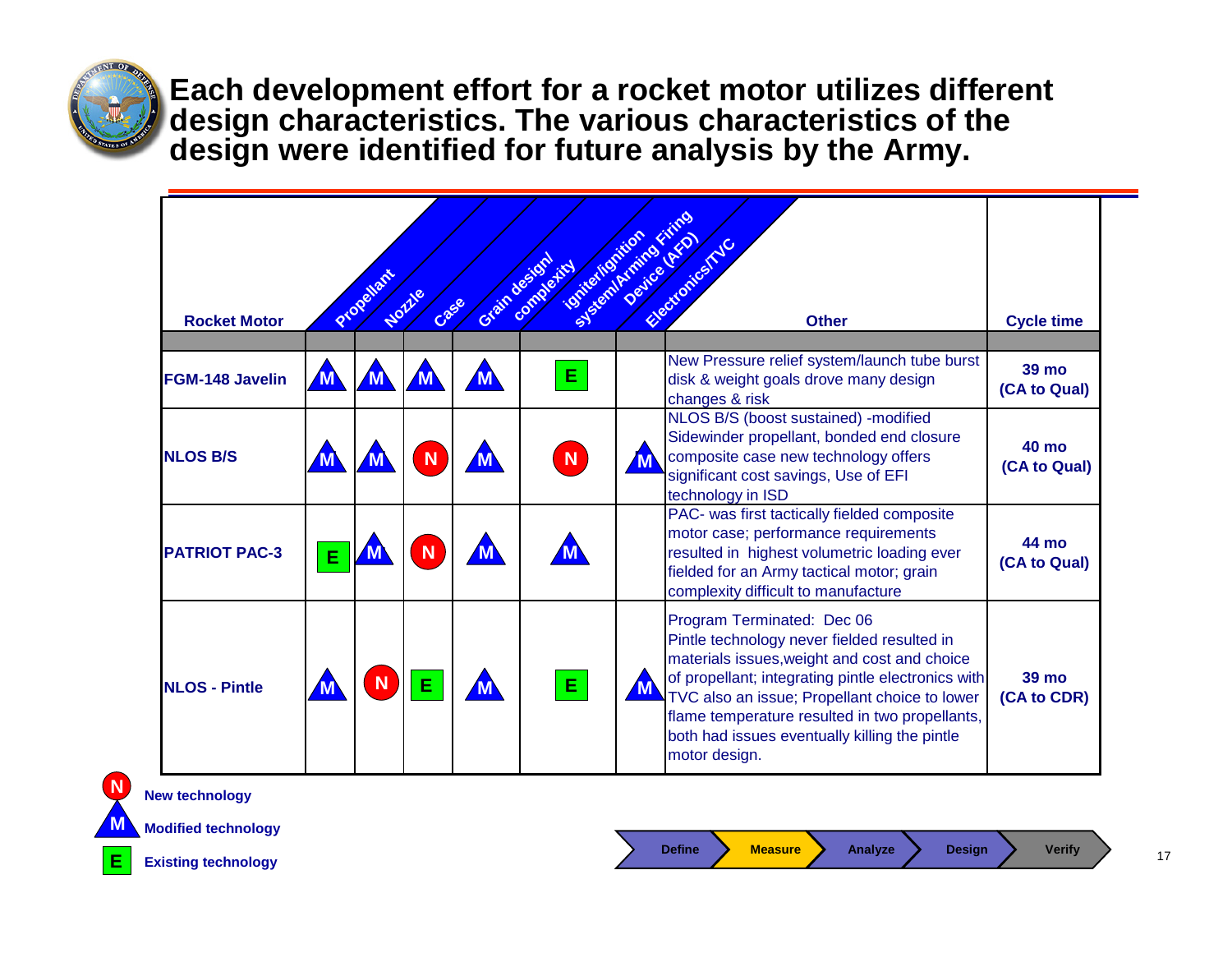

**Each development effort for a rocket motor utilizes different design characteristics. The various characteristics of the design were identified for future analysis by the Air Force.**

| System / Arming (AFO)<br>tonited lightion<br>Electronics Inco<br>Grain design!<br>completicl<br>Propelant<br>Northe<br>Case<br><b>Rocket Motor</b><br><b>New Technology &amp; Risk Factors</b> |                      |                |               |                |          |                      |                                                                                                                                                                                                                                               |    |  |
|------------------------------------------------------------------------------------------------------------------------------------------------------------------------------------------------|----------------------|----------------|---------------|----------------|----------|----------------------|-----------------------------------------------------------------------------------------------------------------------------------------------------------------------------------------------------------------------------------------------|----|--|
| <b>New Starts</b>                                                                                                                                                                              |                      |                |               |                |          |                      |                                                                                                                                                                                                                                               |    |  |
| <b>Maverick</b><br>$(SR109-TC-1)$                                                                                                                                                              | <b>N</b>             | N <sub></sub>  | N)            | <b>N</b>       | N        | $\boxed{\mathsf{N}}$ | New design                                                                                                                                                                                                                                    | 36 |  |
| <b>SRAM A</b><br>$(SR75-LP-1)$                                                                                                                                                                 | $\boxed{\mathsf{N}}$ | N)             | $\bullet$     | $\blacksquare$ | N)       | <b>N</b>             | Aggressive new design: pulse motor, very high<br>burn rate catalyst                                                                                                                                                                           | 24 |  |
| <b>BLU-106</b>                                                                                                                                                                                 | Ė.                   | $\bullet$      | E.            | (N)            | E        | N <sub></sub>        | Small rocket booster for submunitions<br>assembly                                                                                                                                                                                             | 27 |  |
| <b>HARM</b><br>(YSR113-TC-1)                                                                                                                                                                   | <b>N</b>             | N)             | N <sup></sup> | E              | E        | E.                   | New design                                                                                                                                                                                                                                    | 60 |  |
| <b>AMRAAM</b><br>$(WPU-6/BATK)$                                                                                                                                                                | <b>N</b>             | N <sub></sub>  | <b>M</b>      | $\blacksquare$ |          | N <sub></sub>        | New baseline design, used new reduced smoke<br>binder (HTPB), Manufacturing validation issues                                                                                                                                                 | 48 |  |
| <b>Evolutionary</b><br><b>Sidewinder</b><br>$(SR-116-HP-1)$                                                                                                                                    | N <sub></sub>        | $\blacksquare$ | M             | <b>N</b>       | <b>M</b> | <b>M</b>             | Replaced Mk 17 (15 year age out) with new<br>reduced smoke HTPB composite propellant                                                                                                                                                          | 25 |  |
| <b>Maverick RS</b><br>$(SR114-TC-1)$                                                                                                                                                           | N)                   | <b>M</b>       |               | (N)            | E.       | E,                   | New non-metallized propellant formulation                                                                                                                                                                                                     | 60 |  |
| <b>AMRAAM</b><br>(WPU-6/B AJ)                                                                                                                                                                  | <b>N</b>             |                |               | <b>N</b>       |          | Ë.                   | Second Source. Utilized boost and sustain<br>propellants; qual problems: insulation<br>unbonded; grain design problems, motor test<br>problems (ultrasonic testing of insulation<br>destroyed grain integrity; resulted in 12+<br>month delay | 60 |  |



**New technology**

**Modified technology**